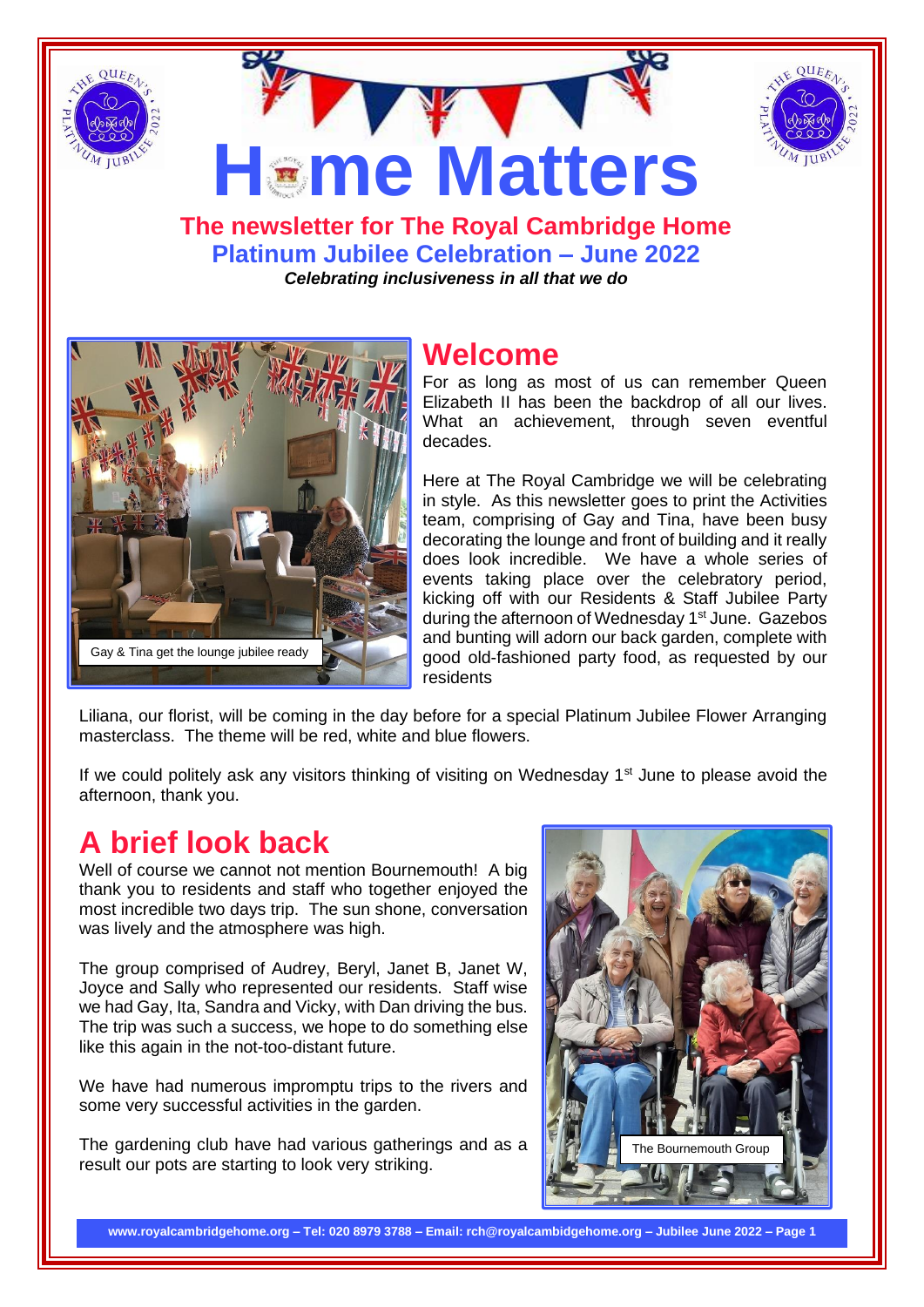**"Hello" Magazine here we come…**A little piece of Hollywood came to East Molesey recently. The actor George Clooney was directing a scene for his new film Three Men in a Boat, outside the rowing club! Imagine. Thrilling to say the least, with many a visitor popping in to say "have you seen him yet?".

Our thanks go out to our roving reporter Anne, daughter of Diana, who provided the photographic evidence that it was actually the very man himself literally five minutes away. Oh the restraint we had to muster.





### **Resident News**

We extend a very warm welcome to Terry who joins us for a fortnight of respite who is a local resident and neighbour. Welcome Terry – hope you enjoy your stay with us.



## **Fundraising**

As mentioned previously, our successful Bournemouth trip was achievable purely through the generosity of donations and various fundraising events.

As you know, we are an independent not-for-profit charity and all activities are funded through the residents' entertainment fund (known as The Queen Mary Fund).

If anybody is interested in raising funds for us then please do let Rory or the main office know. Indeed, any donations are always welcomed. Thank you.



### **Birthdays**

On the 20<sup>th</sup> of June we will be helping Janet W celebrate her big day. Have a good one Janet.



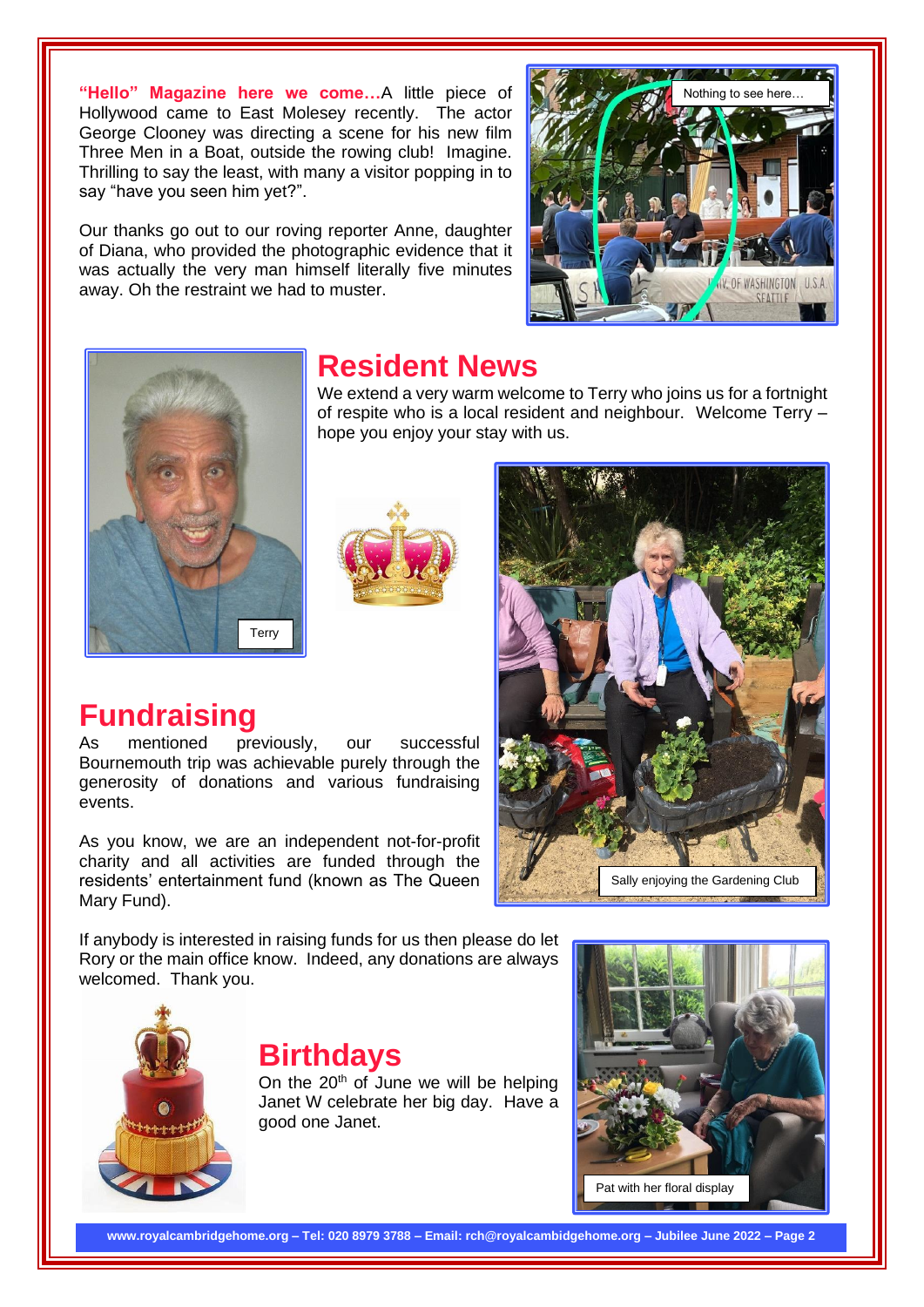

# **What's Coming Up?**

Please refer to our full diary of events at the back. Key dates for your diaries:

- Residents & Staff Jubilee Party Weds 1<sup>st</sup> June 12pm
- Live Music (Carol Singer) Thurs  $2^{nd}$  June 10.30am
- Chiropodist Mon  $6<sup>th</sup>$  June (all day)
- Residents' Meeting Mon  $13<sup>th</sup>$  June at 11.00am
- Garden Centre Trip Thurs 16 June at 10.30am
- Pub Lunch (venue TBC) Thurs  $30<sup>th</sup>$  June

# **Our Queen**

*by Chrissie Saunders*

Head of our Nation, Elizabeth our Queen, Of steadfast composure with radiant smile, So widely respected, regal, serene, Honouring her duties all the while.

When adversity she is forced to face Throughout many a long and trying day, She accepts it with dignity and grace, A quiet understanding as is her way.

Knowing of national and world affairs, She accepted her role as was her fate Showing those she meets just how much she cares; So, her jubilee we commemorate. Come now, let's join together hand in hand To celebrate her reign across the land.





#### **Social Media**

Follow us on Instagram and Twitter for all the latest photos and news as well as our website **[www.royalcambridgehome.org](http://www.royalcambridgehome.org/)**

#### **Useful Telephone Contacts**

**We are a proud equal opportunities employer and Living Wage Employer. We value every single member of our team and we all expect to be treated with respect.**

*Welcoming everyone, regardless of disability, pregnancy, age, sex, gender reassignment, marital status, race, sexual orientation or religion*

**LGBTQ+** (Lesbians, Gays, Bisexuals, Transgender, Queer (or sometimes questioning) and others) **Switchboard** – 0300 330 0630 **Citizens Advice Bureau –** 01932 248660 **Alzheimer's Society –** 01372 729988

**Safeguarding Advisor –** 07968 834157

**Mental Health Services –** 01372 203400

*A more extensive list of our local advocacy services is in the hallway and main office should you need them.*